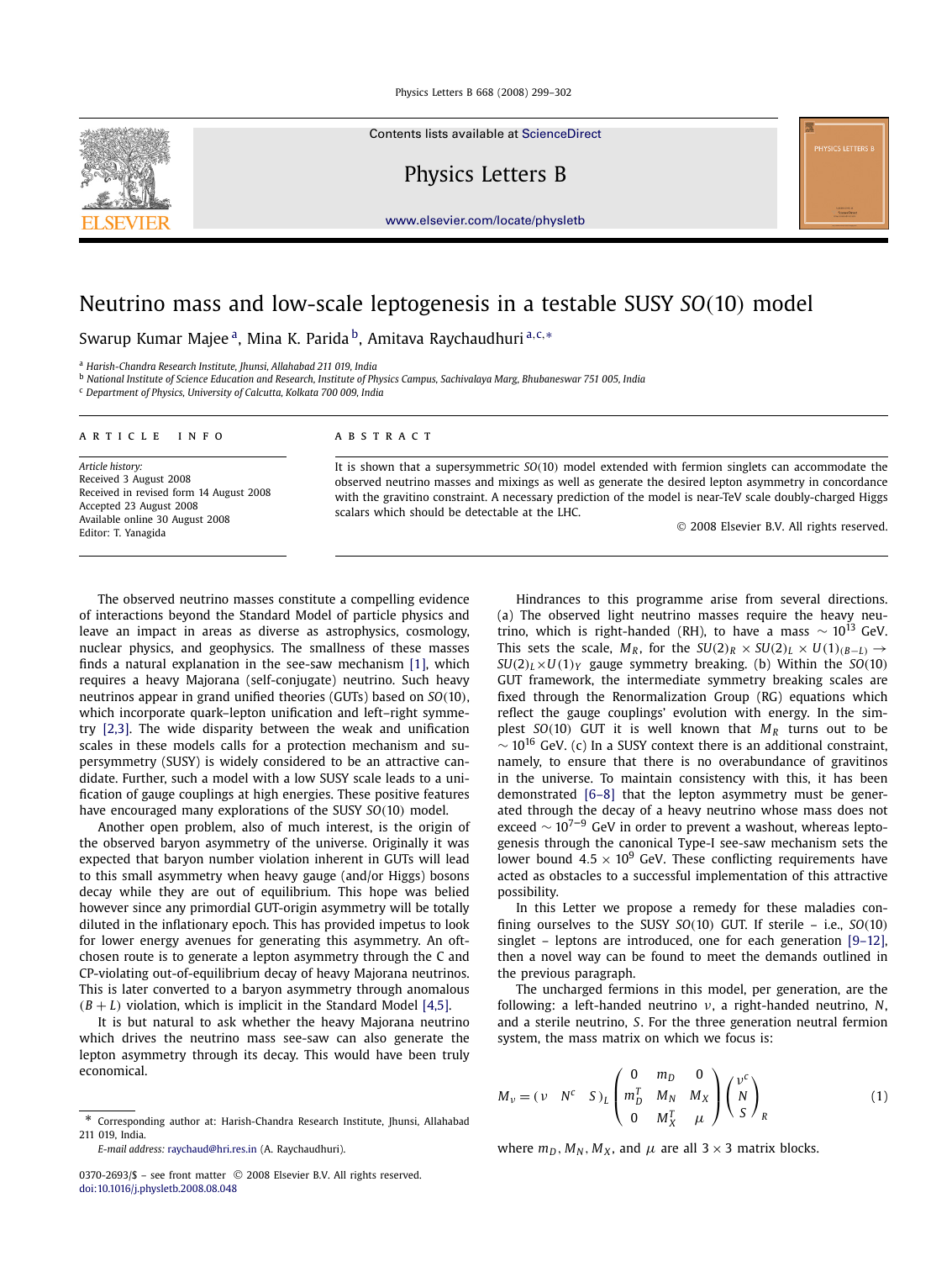<span id="page-1-0"></span>

**Fig. 1.** The tree and one-loop contributions to the decay of  $T_1$  that generate the lepton asymmetry.

It is not unreasonable to expect that the mass matrix in Eq. [\(1\)](#page-0-0) will alleviate the tension, summarised earlier, between light neutrino masses and adequate low-scale thermal leptogenesis. As discussed below, the double see-saw structure for the light neutrino masses, arising from Eq. [\(1\),](#page-0-0) also decouples it to some extent from low-scale leptogenesis;  $M_N$ ,  $M_X$ , and  $\mu$  appear in different fashions in the expressions. Utilizing an extension of the Minimal Supersymmetric Standard Model (MSSM) by the addition of RH neutrinos and extra fermion singlets, which results in a neutrino mass matrix of the structure of Eq. [\(1\),](#page-0-0) Kang and Kim [\[12\]](#page-3-0) have found solutions to both the above issues. There,  $m_D$  has been identified, as is done in the MSSM, with the charged lepton mass matrix. On the other hand, in the *SO(*10*)* model which is espoused here, quark–lepton symmetry [\[2\]](#page-2-0) identifies the neutrino Dirac mass matrix  $m_D$  with the up-quark mass matrix whose 33 element is nearly 100 times heavier. This, along with other GUT constraints, pose additional hurdles in addressing the problems in SUSY *SO(*10*)*.

We work in a basis in which the down-quark and charged lepton mass matrices are diagonal. This ensures that the entire mixings in the quark and lepton sectors can be ascribed to the mass matrices of the up-type quarks and the neutrinos, respectively. Using quark–lepton unification, the quark masses, and the Cabibbo– Kobayashi–Maskawa mixing angles, one therefore obtains  $m_D$ , up to  $\mathcal{O}(1)$  effects due to RG evolution.

We utilize spontaneous symmetry breaking of SUSY *SO(*10*)* with the Higgs representations **210**, **54**, **126** ⊕ **126**, 16 ⊕ **16**, and **10**. By using the mechanism of D-Parity breaking near the GUT scale [\[13\],](#page-3-0) the RH-triplet pair  $\Delta_R(1, 3, 1, -2) \oplus \overline{\Delta}_R(1, 3, 1, 2)$ , and the RH-doublet pair  $\chi_R(1, 2, 1, -1) \oplus \overline{\chi}_R(1, 2, 1, 1)$  are treated to have masses at much lower scales compared to their left-handed counterparts.  $M_X = F x_R$ , in Eq. [\(1\),](#page-0-0) is generated *via* the vacuum expectation value (vev)  $\langle \chi_R(1,2,1,-1) \rangle = \langle \bar{\chi}_R(1,2,1,1) \rangle = x_R$ , where we take *F* to be a matrix with entries  $\mathcal{O}(0.1)$ .

Although we do not assign any direct vev to the RH-triplets, through a  $\Delta_R$  exchange involving a trilinear coupling in the superpotential,  $\lambda \Delta_R \bar{\chi}_R \bar{\chi}_R$ , an effective vev  $\langle \Delta_R(1,3,1,-2) \rangle \equiv$  $v_R = \lambda \frac{x_R^2}{m_{\Delta_R}}$  is generated, resulting in the mass term  $M_N \sim$  $f(\Delta_R(1,3,1,-2))$ , where *f* is a typical Yukawa coupling of Majorana type. If  $m_{\Delta_R}$  is around 1 TeV, which can be arranged by a tuning of the D-parity breaking term in the Lagrangian, the entries of  $M_N$  are  $\mathcal{O}(10^{11})$  GeV. Without any loss of generality,  $M_N$  can be chosen to be diagonal.

Notice that the  $SU(2)_R \times U(1)_{B-L}$  symmetry breaks at the scale  $\langle \Delta_R(1,3,1,-2) \rangle \simeq 10^{11}$  GeV while  $x_R \sim 10^7$  GeV. The states  $\Delta_R^{\pm}$  and Re( $\Delta_R^0$ ) are eaten up as Goldstone bosons by the  $W_R^{\pm}$ <br>and  $W_R^0$  fields and  $\Delta_R^{++}, \Delta_R^{--}$  and  $\text{Im}(\Delta_R^0)$  survive as physical states with mass ∼ 1 TeV. The Type-II see-saw contribution to the light neutrino mass matrix is damped out in this case because of the large masses of the left-handed Higgs triplet leading to  $m_{\text{II}} \simeq 10^{-5}$ –10<sup>-6</sup> eV [\[14,15\].](#page-3-0) Further, the vev of  $\chi_L$  is zero or negligible.

Block diagonalization of the mass matrix in Eq. [\(1\)](#page-0-0) in the limit in which we are working (i.e.,  $M_N \gg M_X \gg \mu \gg m_D$ ) leads to:

$$
M_S \sim \mu - \frac{M_X^2}{M_N}, \qquad M \sim M_N + \frac{M_X^2}{M_N},
$$
 (2)

where  $m_v$ ,  $M_s$ , and  $M$  are  $3 \times 3$  matrices. The light neutrino masses are in a double see-saw pattern and *μ* is determined once  $M_X$  is fixed. It may be noted that the mass matrix structure in Eq. [\(1\)](#page-0-0) ensures that the type I see-saw contribution is absent and  $M_N$  remains unconstrained by the light neutrino masses. This freedom in  $M_N$  – a hallmark of the model – is vital to ensure adequate leptogenesis.

*M*<sup>2</sup>

The eigenstates of  $M_s$ , which we denote by  $T_i$  ( $i = 1, 2, 3$ ), are superpositions of the sterile neutrinos *S* (predominant) and the right-handed ones *N*. These states are found to lie well-below  $10<sup>9</sup>$  GeV, consistent with the gravitino constraint. In fact we show that this model allows successful leptogenesis at a temperature  $T \simeq M_T \simeq 5 \times 10^5$  GeV, which is nearly 4 orders below the maximum allowed value. Further, the singlet fermions decay through their mixing with the  $N_i$  which is controlled by the ratio  $M_X/M_N$ . The latter, which have masses  $O(10^{11})$  GeV and are off-shell, decay to a final *lφ* state, where *l* is a lepton doublet and *φ* the up-type MSSM Higgs doublet. This two-step process – for which tree and loop diagrams are depicted in Fig. 1 (SUSY contributions are small) – results in a lepton asymmetry of the correct order. Because of the large value of  $M_N \gg M_X$ , a small *S*–*N* mixing results naturally in the  $T_i$  which in turn guarantees the out-of-equilibrium condition to be realized near temperatures  $T \simeq M_T$ .

A quantitative analysis of this programme has been carried out using the Boltzmann equations determining the number densities in a co-moving volume  $Y_T = n_T/n_S$  and  $Y_L = n_L/n_S$ , where  $n_T$ ,  $n_l$  and  $n_s$  are respectively the number densities of the decaying neutrinos, leptons and the entropy:

$$
\frac{dY_T}{dz} = -(Y_T - Y_T^{eq}) \left[ \frac{\Gamma_D^T}{zH(z)} + \frac{\Gamma_S^T}{zH(z)} \right],
$$
  
\n
$$
\frac{dY_L}{dz} = \epsilon_T \frac{\Gamma_D^T}{zH(z)} (Y_T - Y_T^{eq}) - \frac{\Gamma_W^{\ell}}{zH(z)} Y_L
$$
\n(3)

where  $\Gamma_D^T$ ,  $\Gamma_s^T$  and  $\Gamma_W^{\ell}$  represent the decay, scattering, and washout rates, respectively, that take part in establishing a net lepton asymmetry. We refrain from presenting their detailed expressions here [\[16\].](#page-3-0) The Hubble expansion rate  $H(z)$ , where  $z = M<sub>T</sub>/T$ , and the CP-violation parameter are given by

$$
H(z) = \frac{H(M_T)}{z^2}, \quad H(M_T) = 1.67 g_*^{1/2} \frac{M_T^2}{M_{\text{Pl}}},
$$
  

$$
\epsilon_T = \frac{\Gamma(T \to l\phi) - \Gamma(T \to \bar{l}\phi^*)}{\Gamma(T \to l\phi) + \Gamma(T \to \bar{l}\phi^*)}.
$$
 (4)

Our target is to use Eqs. (2) and (3) to obtain an acceptable solution within the framework of SUSY *SO(*10*)*. Through an exhaustive analysis we find an appropriate choice of the block matrices appearing in Eq. [\(1\)](#page-0-0) which guarantees adequate leptogenesis while maintaining full consistency with the observed neutrino masses and mixing as well as the gravitino constraint. The mass scales are fixed as dictated by the RG evolution of gauge couplings in SUSY *SO(*10*)* when effects of two dim*.*5 operators scaled by the Planck

$$
m_{\nu} \sim -m_D \big[ M_X^{-1} \mu \big( M_X^T \big)^{-1} \big] m_D^T,
$$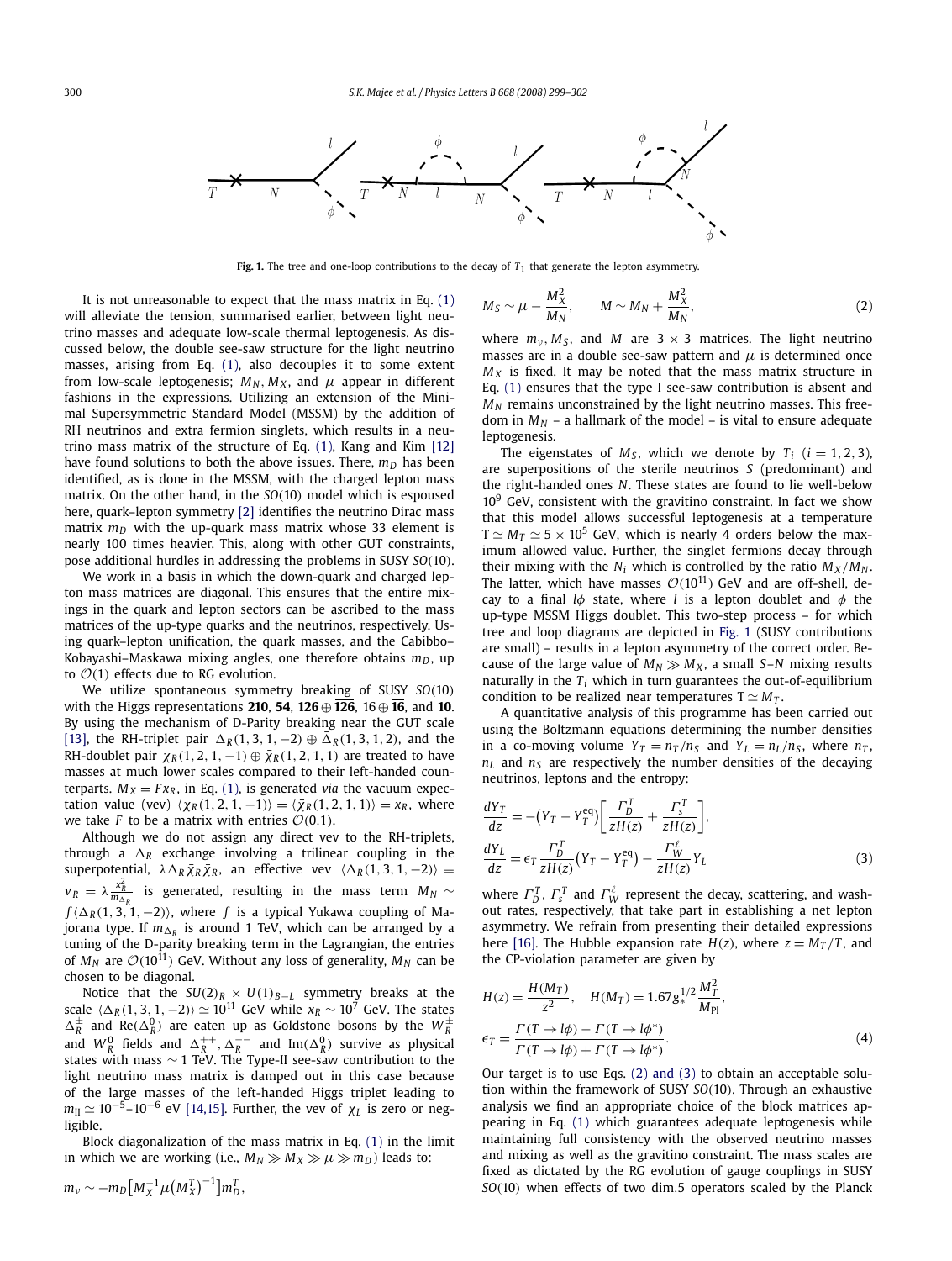<span id="page-2-0"></span>

**Fig. 2.** The comoving density of  $T_1$  –  $Y_T$  – and the leptonic asymmetry –  $Y_L$  – as a function of z. Also shown is  $Y_T^{\text{eq}}$ . The inset displays the decay ( $\Gamma_T^D$ ) and inversedecay (*Γ ID <sup>T</sup>* ) rates of *T*<sup>1</sup> compared with the Hubble expansion rate, *H*, as a function of *z*.

mass are included [\[16–18\].](#page-3-0) The strategy we follow is to choose the matrix  $M_X$  first. To minimize the number of independent parameters, we take the matrix *F* to be real and diagonal, which is reflected in  $M_X$ . Then using  $m_D$ , as fixed by quark–lepton unification,  $\mu$  is determined from the double see-saw formula given in Eq. [\(2\).](#page-1-0) Using these inputs, one has to examine, by trial and error, different choices of  $M_N$  for adequate lepton asymmetry generation.

The results for the development of the leptonic asymmetry as the universe evolves are shown in Fig. 2. They are obtained with the choice  $M_X = \text{diag}(0.2, 0.3, 0.4)x_R$  with  $x_R = 6 \times 10^6$  GeV. The neutrino Dirac mass matrix,  $m_D$ , is constructed utilizing quark– lepton symmetry; the up-type quark mass eigenvalues and the CKM mixings are taken at the PDG [\[19\]](#page-3-0) values with the CKMphase as 1 radian. The neutrino masses are fixed so as to satisfy  $\Delta m_{21}^2 = 8.0 \times 10^{-5} \text{ eV}^2$  and  $\Delta m_{32}^2 = 2.5 \times 10^{-3} \text{ eV}^2$  with the lightest neutrino taken massless. The neutrino mixing angles used are  $\theta_{23} = 45^\circ$ ,  $\theta_{12} = 32^\circ$ , and  $\theta_{13} = 7^\circ$ . No other CP-phases are introduced in the lepton sector except the one through the CKM matrix for quarks. With these inputs the matrix *μ* is calculated following Eq. [\(2\).](#page-1-0) For the RH-neutrino we use the mass matrix  $M_N = \text{diag}(0.1, 0.5, 0.9) \times 10^{11}$  GeV. This is consistent with  $m_{\Delta R}$  ~ 1 TeV. We assume that in the very initial stages the number densities,  $Y_{T_i}$ ,  $i = 1, 2, 3$ , and the leptonic asymmetry,  $Y_L$ , are zero. The chosen input values of the mass parameters result in a  $T_i$  mass spectrum such that only one state –  $T_1$  – is above the kinematic threshold for *l* $\phi$  production ( $m_{T_1} = 3.9 \times 10^5$  GeV) and the lepton asymmetry results through its decay. This ensures that the leptogenesis is consistent with the gravitino bound. It is seen from Fig. 2 that  $T_1$  decays fall out of equilibrium as the universe expands (inset) and *YL* achieves the right order (∼ <sup>10</sup><sup>−</sup>10) starting off from a vanishing initial value while  $Y_T$  steadily tends towards  $Y_T^{\text{eq}}$ .

We stress again that an important outcome of the symmetry breaking is that out of the triplet  $\Delta_R$  the components  $\Delta_R^{\pm}$  and Re  $\Delta_R^\circ$  are absorbed as longitudinal modes of the broken generators of  $SU(2)_R \times U(1)_{B-L}$ . The physical states are  $\Delta_R^{++}$ ,  $\Delta_R^{--}$  and Im  $\Delta_R^{\circ}$ and their superpartners. They will be within striking range of the LHC and the ILC with  $m_{\Delta} \simeq 300$  GeV–1 TeV.

Finally, we briefly discuss the mechanism of SUSY *SO(*10*)* breaking [\[16–18\]:](#page-3-0)

$$
SO(10) \xrightarrow{M_U} SU(3)_C \times SU(2)_R \times SU(2)_L \times U(1)_{B-L}[\mathcal{G}_{3221}]
$$
  
\n
$$
\xrightarrow{M_R} SU(3)_C \times SU(2)_L \times U(1)_Y[\mathcal{G}_{std}]
$$
  
\n
$$
\xrightarrow{M_Z} SU(3)_C \times U(1)_Q.
$$
 (5)

The *SO(*10*)* Higgs multiplets **210** and **54** are utilized to break the symmetry at  $M_U$ . Within the **210** there are two components which develop vevs; one breaks  $SO(10)$  to  $G_{3221}$  while the other is responsible for D-parity breaking. The vev of the singlet under the Pati–Salam group contained in **54** ensures that there are no light pseudo-Goldstone bosons arising from the **210** to upset perturbative gauge coupling evolution. As already discussed,  $SU(2)_R \times U(1)_{R-I}$  is broken by the vevs of RH-triplets in **126** $\oplus$  **126**. This induced vev,  $v_R \sim 10^{11}$  GeV, is also responsible for the masses of the  $N_i$ . The last step of breaking in Eq. (5) relies on the electroweak vev of the weak bi-doublet in **10**. We have carried out an analysis of the RG evolution of the gauge couplings to determine the intermediate mass scales. We find that  $M_R \sim 10^{9-11}$  GeV can be obtained through the introduction of effective dim*.*5 operators scaled by the Planck mass,  $M_{\text{Pl}}$  [\[18\].](#page-3-0) It is noteworthy that both **210** and **54** are necessary for a viable SUSY *SO(*10*)* breaking pattern and that the resulting two dim*.*5 operators are instrumental in alleviating the problem of leptogenesis under the gravitino constraint:

$$
\mathcal{L}_{\text{NRO}} = -\frac{\eta_1}{2M_{\text{Pl}}} \text{Tr} \left( F_{\mu\nu} \Phi_{210} F^{\mu\nu} \right) - \frac{\eta_2}{2M_{\text{Pl}}} \text{Tr} \left( F_{\mu\nu} \Phi_{54} F^{\mu\nu} \right). \tag{6}
$$

The details of this analysis will be presented elsewhere [\[16\].](#page-3-0) Suffice it to state that  $|\eta_{1,2}| \sim \mathcal{O}(1)$  and the interactions in Eq. (6) lead to finite corrections to the gauge couplings at the GUT-scale. The couplings of the left–right gauge group thus emerge from one effective GUT-gauge coupling. The upshot of this is that with these additional contributions it is possible to lower  $M_R$  to as low as  $10^9$ – $10^{11}$  GeV as required in this model. The grand unification scale is high:  $M_U \sim 10^{17-18}$  GeV and the model predicts a stable proton for all practical purposes.

We expect that this model will have a natural extension to an *E(*6*)*-GUT wherein the matter multiplets and the singlet fields will constitute the fundamental **27** representation of the gauge group.

In conclusion, we have presented a SUSY *SO(*10*)*-based model relying on a double see-saw mechanism which is (a) consistent with the known neutrino masses and mixing, and (b) can lead to a correct lepton asymmetry via the decays of sterile, i.e., *SO(*10*)* singlet, neutrinos while remaining in concordance with the gravitino constraint. The intermediate scales are obtained through an RG analysis of the gauge coupling running and are consistent with a long-lived proton. The model is falsifiable through its prediction of doubly-charged Higgs bosons within the reach of the LHC.

# **Acknowledgements**

M.K.P. thanks the Harish-Chandra Research Institute for hospitality. The work is supported from funds of the XIth Plan Neutrino project at HRI. Computation facility of the HRI Cluster project is also acknowledged.

## **References**

- [1] P. Minkowski, Phys. Lett. B 67 (1977) 421;
	- M. Gell-Mann, P. Rammond, R. Slansky, in: D. Freedman, et al. (Eds.), Supergravity, North-Holland, Amsterdam, 1980;
	- T. Yanagida, in: Proceedings of the KEK Workshop, 1979 (unpublished); R.N. Mohapatra, G. Senjanović, Phys. Rev. Lett. 44 (1980) 912;
	- S.L. Glashow, NATO Adv. Study Inst. Ser. B Phys. 59 (1979) 687.
- [2] J.C. Pati, A. Salam, Phys. Rev. D 10 (1974) 275.
- [3] R.N. Mohapatra, J.C. Pati, Phys. Rev. D 11 (1975) 566;
- R.N. Mohapatra, J.C. Pati, Phys. Rev. D 11 (1975) 2558; G. Senjanovic, R.N. Mohapatra, Phys. Rev. D 12 (1975) 1502. ´
- [4] M. Fukugita, T. Yanagida, Phys. Lett. B 174 (1986) 45.
- [5] V.A. Kuzmin, V.A. Rubakov, M.E. Shaposhnikov, Phys. Lett. B 155 (1985) 36. [6] W. Buchmuller, R.D. Peccei, T. Yanagida, Annu. Rev. Nucl. Part. Sci. 55 (2005) 311;
	- L. Covi, E. Roulet, F. Vissani, Phys. Lett. B 384 (1996) 169; A. Pilaftsis, Nucl. Phys. B 504 (1997) 61;